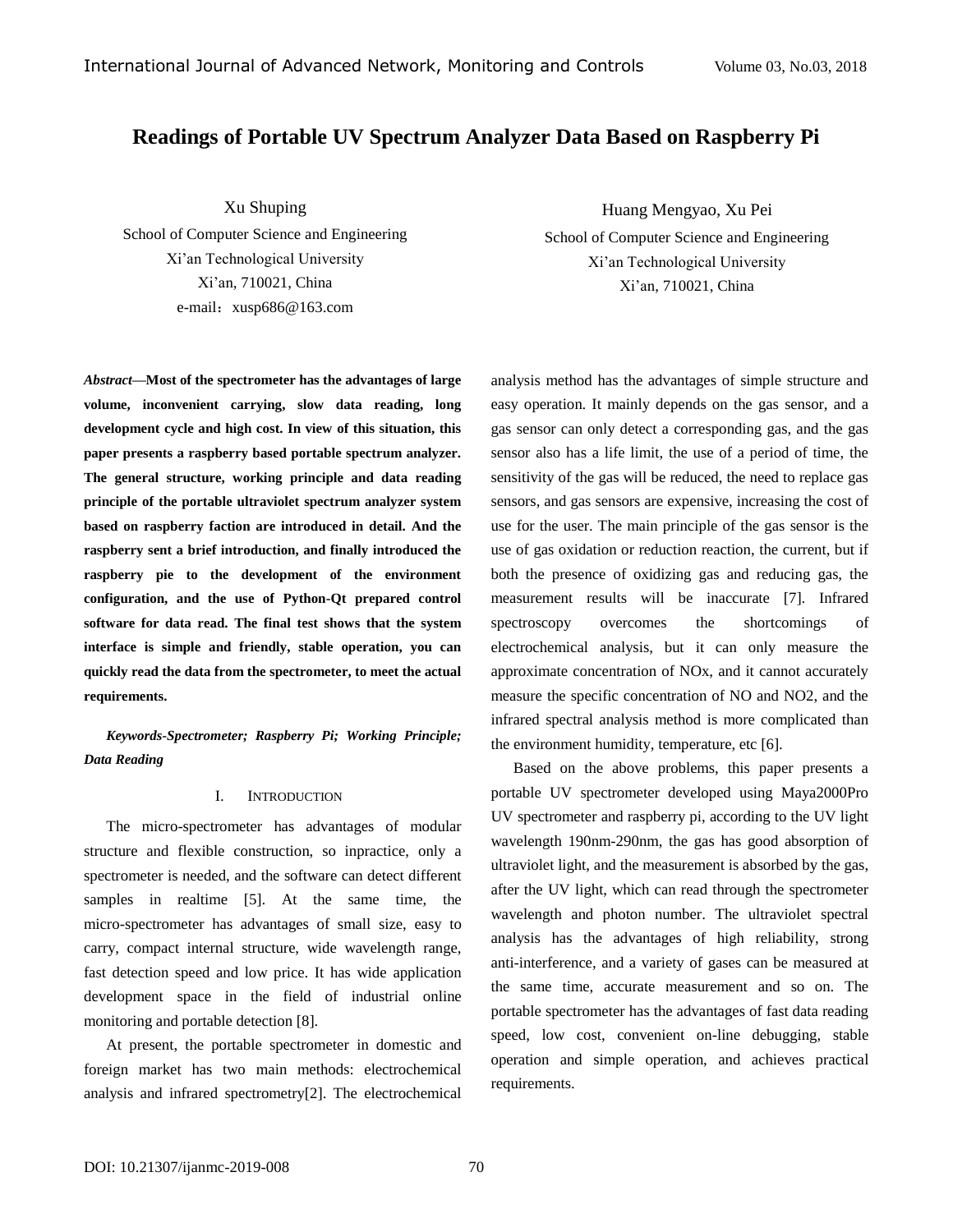#### II. SYSTEM ARCHITECTURE

The portable UV spectrometer's system architecture as shown in Fig.1, and system consists of three modules: data acquisition module, data processing module and man-machine interaction module. The data acquisition module is composed of sampling probe, flue gas sampling pump, ultraviolet light source and micro spectrum analyzer, and the main purpose is to complete the collection of gas, analyze the spectral data before and after the ultraviolet light source and micro-spectrometer, and transform the spectral data into digital signal to transmit to the data processing module. In fact, in the whole system, the micro-spectrometer is a very important sensor component, and the spectrometer is mainly composed of optical components, photoelectric conversion module (CCD), memory. The optical components are mainly for optical fiber incoming optical signal processing, photoelectric conversion module (CCD) after the optical processing of ultraviolet light into electrical signals, memory used to store electrical signals [3]. At the core of the data center is the Raspberry Pi Development Board, then the task is to calculate the specific concentration of gases in the mixed gas by using the relevant algorithm. The man-machine interaction module is composed of a keyboard and an LCD screen, which is designed to visualize the concentration of gas and other related settings on line monitoring.



Figure 1. The overall architecture of the portable spectrometer

The key component of the portable UV spectrum analyzer control and data processing is the Raspberry Pi Development Board. It is a micro-computer motherboard based on ARM (shown in Fig.2), and the board contains an arm cortex A53 microprocessor, then the main frequency is 1.2GHz. It provides a 10m/100m Ethernet socket and four USB connectors, uses a normal SD card as a hard drive, supports C, C++, python and other development languages. The above parts are integrated in a motherboard, with the basic functions of ordinary computers, compared with the traditional embedded development platform such as ARM7, ARM9, Raspberry Pi in the development efficiency, operation speed, market price and so on have obvious advantages.



Figure 2. Raspberry Pi 3B Development Board

## III. DATA ACQUISITION AND READING PRINCIPLE OF SPECTROMETER

#### *A. Principle of data acquisition*

The data acquisition of portable UV spectrometer is a process of collecting frames. When the spectrometer has collected a frame of data, will collect the spectral data into a queue, waiting for the Raspberry Pi sent instructions to read, and the Raspberry Pi reading spectral data is the process of USB or serial communication. The data read from the spectrometer is derived from the photoelectric conversion (CCD) module. The photoelectric conversion module used in the Maya 2000 pro series spectrometer is a thin photoelectric conversion (CCD) array on the back of the science level.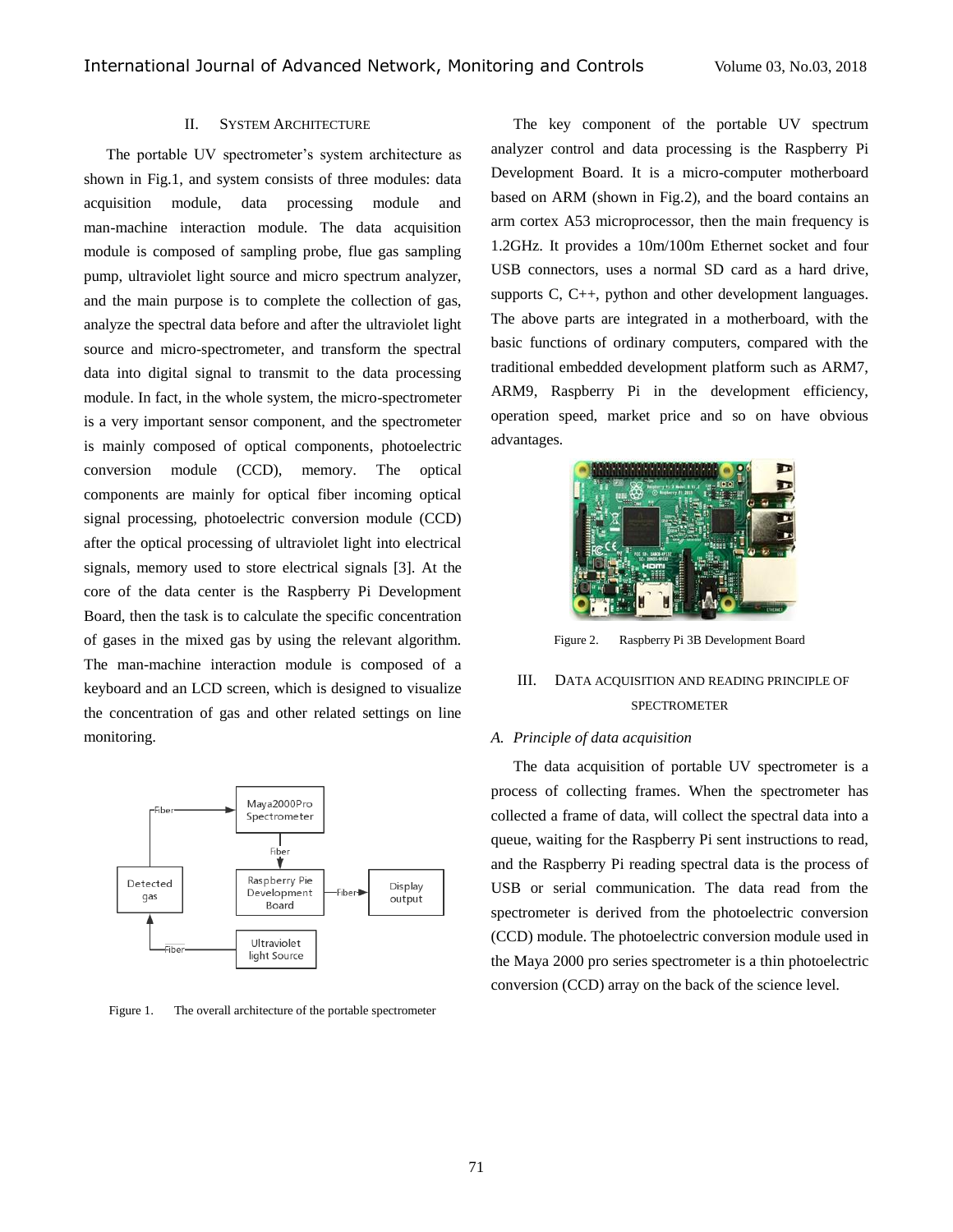

Figure 3. Data reading sequence diagram of spectrometer

The data reading sequence of UV spectrometer is shown in Figure 3. The spectrometer first receives the external triggering signal (high level, 100ns), at the same time, starts triggering the delay signal (low level), resets the CCD signal (low level signal), integration time signal (high level), and

the data reads the signal (low level), Idle time signal (low level), after receiving the external trigger signal again, then a data acquisition process is over, and the collected data is stored in memory.

## *B. Principle of data reading*



Figure 4. Schematic diagram of data reading of spectrometer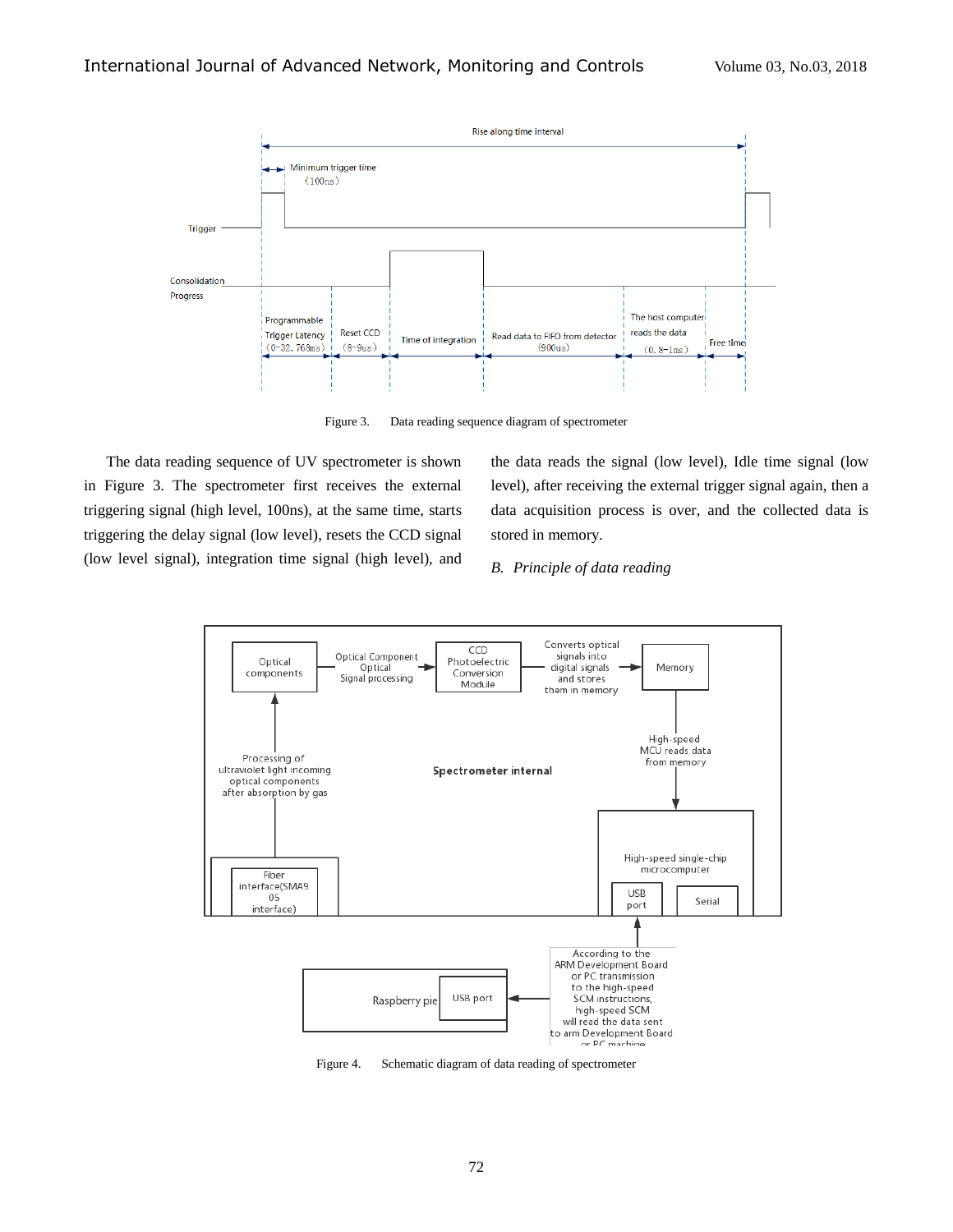One of the most important components of the UV spectrometer is the high-speed single-chip microcomputer. High-speed single-chip computer has a USB port (square port, USB2.0, mini B-type 4-Pin) and serial port two interface (serial port for the 30-PIN Ocean Spectrometer special interface) [4].

The data reading process and principle of UV spectrometer are as follows:

First, the optical components of the ultraviolet light processing, ultraviolet light through the slit to the collimating mirror, after collimation, the grating is assembled onto the CCD after the grating is divided, and the photons with different wavelengths will hit the different CCD pixels after the light is divided, and then the CCD element converts the ultraviolet signal into the electrical signal. This completes

the spectrometer and the detection function. The signal information obtained from the data will be stored in the memory, then, the raspberry pi is connected with the spectrometer through a USB port, and the raspberry and spectrometer communicate with each other through the USB interface. Finally, the raspberry sent to the spectrometer internal high-speed microcontroller to send instructions, and high-speed SCM will be based on instructions, from the memory to obtain relevant information, and return the information to the raspberry pi.

IV. RASPBERRY PIE DEVELOPMENT ENVIRONMENT CONFIGURATION AND SOFTWARE PROGRAMMING

*A. Python-seabreeze Package Working principle*



Figure 5. How Python reads the Data development package works

The Python-seabreeze package is a two-time development package developed by the Python language on the spectrometer and is the easiest way to access the Maya2000pro-type Ultraviolet spectrum analyzer in Python language. It communicates with the spectrometer using the Seabreeze Library provided by Ocean Optics. Any command sent by the raspberry pie to the ultraviolet spectrometer will use and rely on the Seabreeze library. Python-seabreeze is available as a prebuilt package on windows, Linux, macOS platforms in Python 2.7.x, 3.5.x, 3.6.x, and more. The package supports communication through the Cseabreeze backend with the Maya2000pro Series Ultraviolet spectrometer. In Figure 5, the Libseabreeze is a  $C + +$ language library ported from the Seabreeze 2.0 API. The

back end is packaged for the Seabreeze Library and uses the Ocean Optics Open Source Seabreeze 2.0 API (using the "SeaBreezeAPI.h") interface. Almost all commands, such as the Format command for communication with the spectrometer, are completed in the C/S library. As shown in Figure 5, the Python language reads the data of the ultraviolet spectrum spectrometer through the Python programming interface provided by Python-seabreeze, and invokes Cseabreeze to read data from the ultraviolet spectrometer through the Libseabreeze library.

*B. Raspberry PiDevelopment environment configuration (Raspberry Pi Development Board configuration environment must be networked)*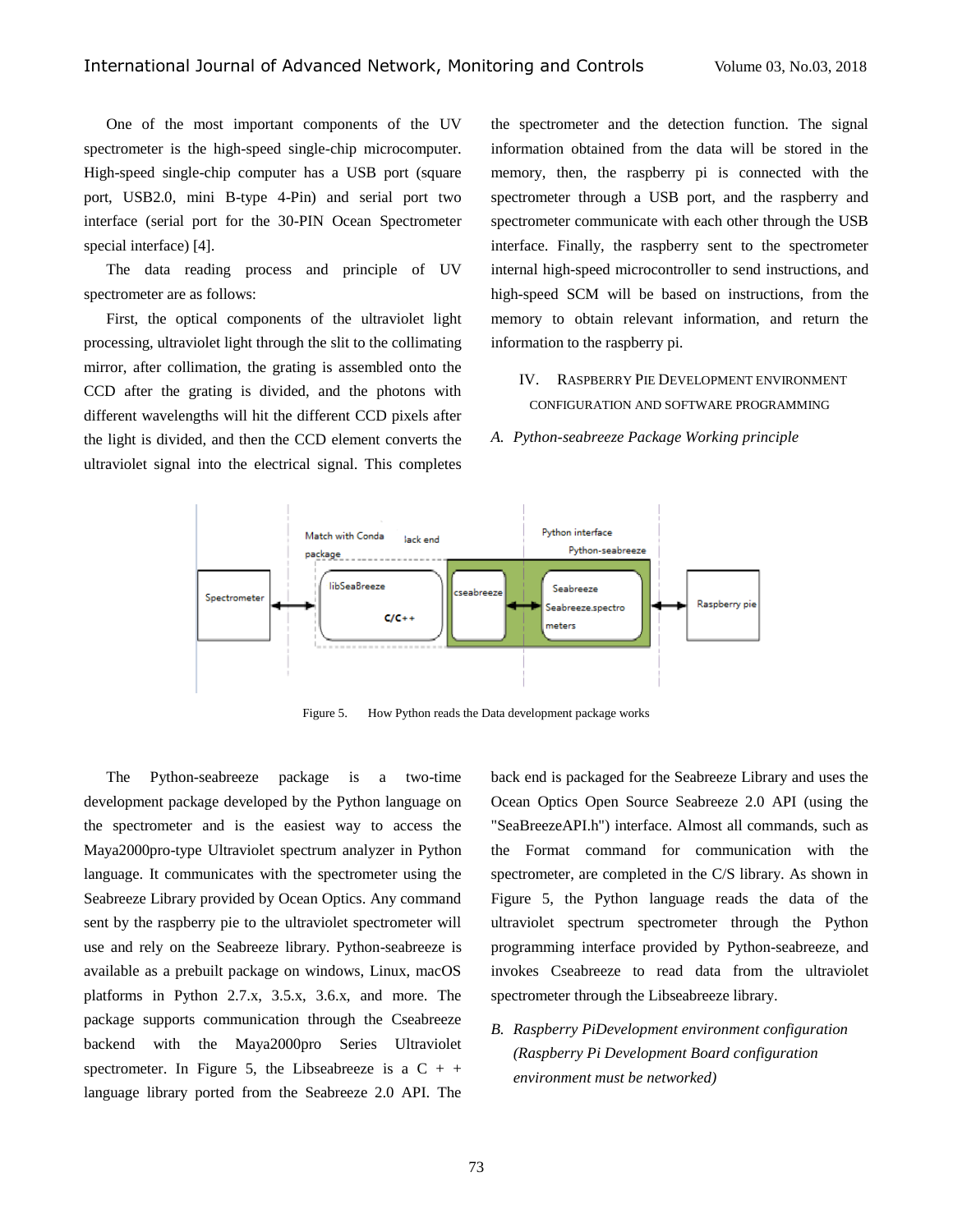## *1) Install the Python environment on Linux*

The typical Linux system has a Python environment and is already configured. If not, you will install it by yourself. Python 2.7 is used in this article.

#### *2) Install Python-seabreeze Package*

Method One: In the Linux Terminal Command Window input command (raspberry pie must be networked, Python-seabreeze installation process is longer, please wait patiently): Conda install-c Poehlmann Python-seabreeze, The raspberry pie will then download the Python-seabreeze and install the configuration automatically.

Method Two: Download the Python-seabreeze installation package from the Internet, then copy the installation package to the installation directory, execute the python setup.py command in the command box, and install the configuration automatically.

After completion of 3.1.1 and 3.1.2, the installation environment is configured. Because of the use of raspberry pie, so here is the recommended installation Berryconda3-2.0.0-linux-armv7l,berryconda3 itself is a Python development package, and contains a large number of scientific calculation package, easy to install Third-party expansion pack (can use Conda for rapid upgrade), support Cross-platform operation, easy program migration, improve development efficiency, and this will also automatically install the modules and dependencies required for the Cseabreeze backend, saving a lot of time.

#### *C. How Python reads data works*



Figure 6. Data Reading flowchart

When the raspberry pie is reading the spectrometer data, it first reads the relevant information of the spectrometer equipment, and if it reads the equipment information of the spectrometer, initializes the spectrometer equipment, sets the integration time and so on; If you do not read the spectrometer device information, you will restart and read the spectrometer device information, cycle, until the device information is read. Second, after the spectrometer equipment initialization completes, the software starts to read the spectral data, and the basic data which reads from the spectrometer is the light wavelength and the photon number. This completes the spectrometer equipment data reads the work.

*D. Raspberry Pie Data Read part of the code as follows*

#Introduce related packages and device definitions

importseabreeze. spectrometers as sb#Introduction of Python-seabreeze Two development kits

devices=sb.list\_devices() #Define spectrometer equipment

spec=sb. Spectrometer(devices[0])

#Device information

printspec.serial\_number #Print output spectrometer factory serial number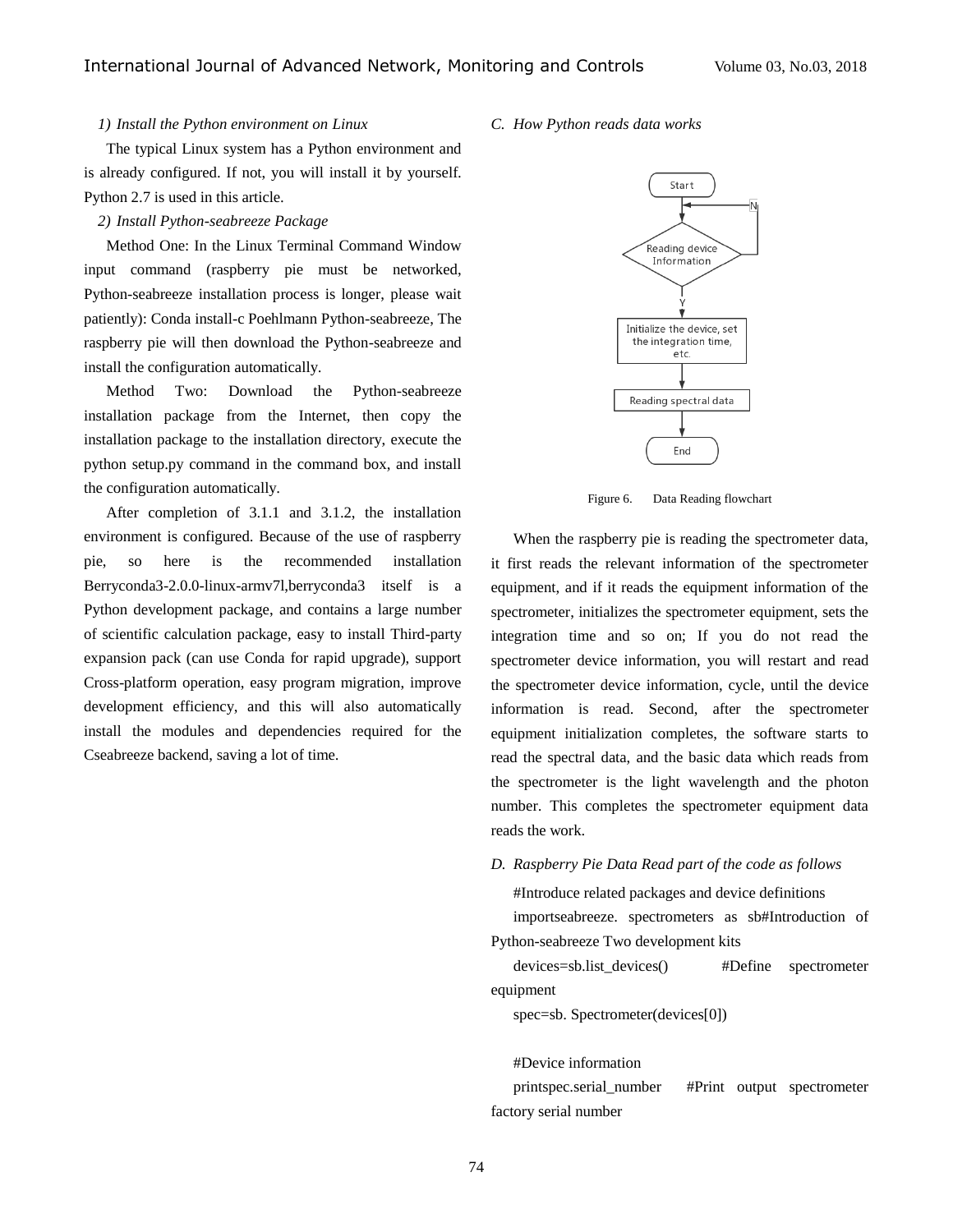printspec.model #Print output spectrometer model

printspec.pixels #Print output spectrometer number of pixels that can be read at a time

#Spectrometer Data acquisition

spec.integration time micros $(10000)$  #Set the spectrometer integration time

x=spec.wavelengths()

print x #Print spectrometer wavelength data

y=spec.intensities() #Print spectrometer photon Number data

#Drawing images using the readout wavelength and photon number

importmatplotlib.pyplot as plt

```
plt.plot(x,y,color="green",linewidth=2)
```
plt.xlabel("wavelengths")

plt.ylabel("integration")

plt.savefig("test2.png",dpi=120)

plt.show()

The drawing results are shown in the following illustration:



Figure 7. Wavelength of dark spectrum and photon number



Figure 8. Wavelength of light spectrum and number of photons

Figures 7 and 8 are images drawn from the data (photon number and wavelength) that are read from the ultraviolet spectrometer. Fig. 7 is an image of the dark spectral wavelength and the number of photons, and fig. 8 is the wavelength of the light spectrum and the number of photons (the horizontal axis is the wavelength and the longitudinal axes are photon numbers).

Dark spectrum, which means that without an external light source, and the spectral line caused by dark current in the CCD of Ultraviolet spectrometer, when the ultraviolet spectrum is actually carried out, the number of photons measured by the detected gas needs to be reduced by the number of dark photons in order to get the actual photon number of the detected gas. It is shown from Fig.7 that the number of dark spectral photons is about 2,800, and the number of photons is related to the ambient temperature.

## *E. Software Simulation*

The application is programmed with the Python Qt GUI. After writing, then the software is simulated and tested on the raspberry pie to verify that the software function meets the design standard, and the software simulation results are shown in Figure 9. Finally, the raspberry pie and spectrometer were debugged online (Fig.10).